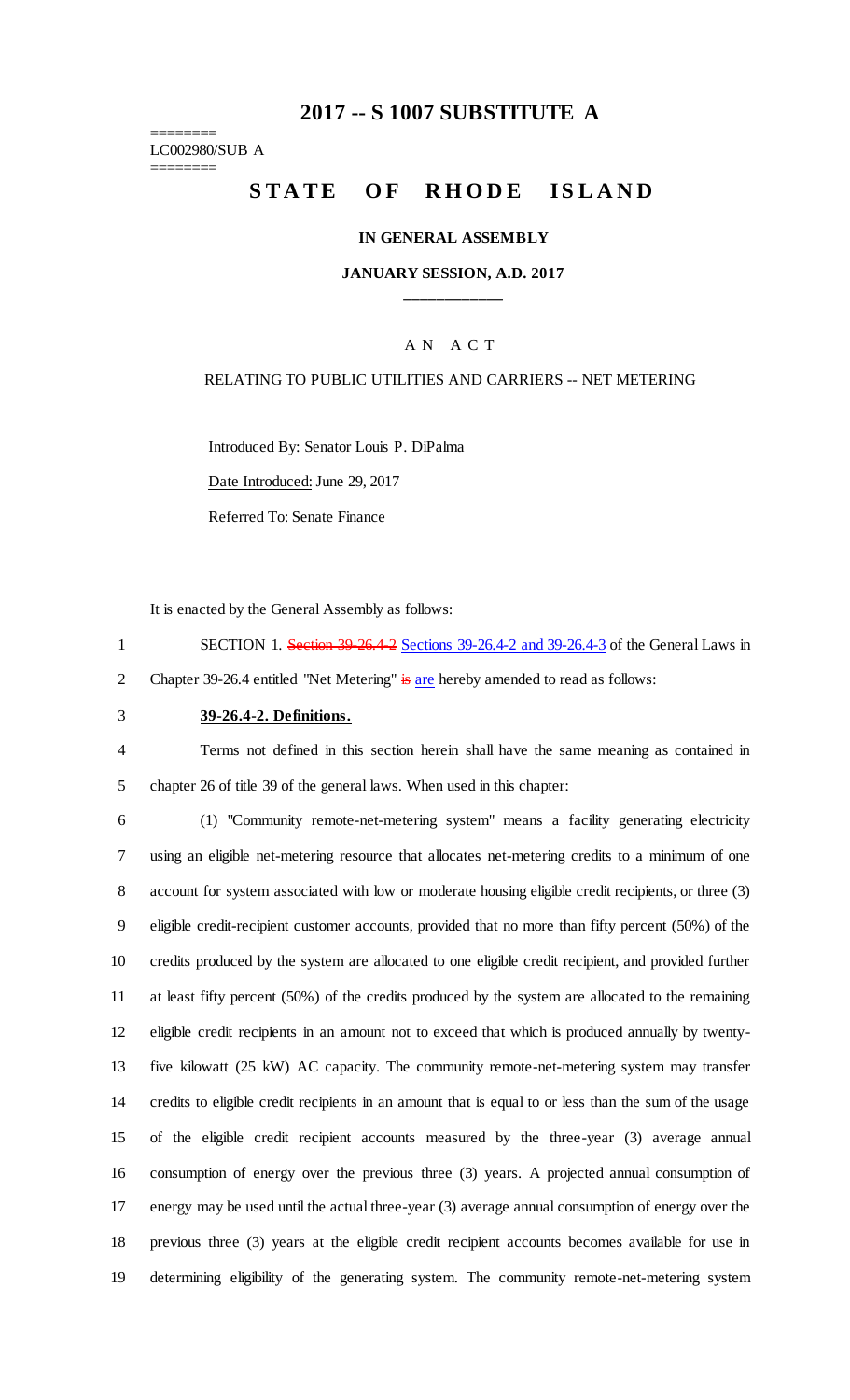may be owned by the same entity that is the customer of record on the net-metered account or may be owned by a third party.

 (2) "Electric-distribution company" shall have the same meaning as § 39-1-2, but shall not include block island power company or Pascoag utility district, each of whom shall be required to offer net metering to customers through a tariff approved by the public utilities commission after a public hearing. Any tariff or policy on file with the public utilities commission on the date of passage of this chapter shall remain in effect until the commission approves a new tariff.

 (3) "Eligible credit recipient" means one of the following eligible recipients in the electric-distribution company's service territory whose electric service account or accounts may receive net-metering credits from a community remote net-metering system. Eligible credit recipients include the following definitions:

(i) Residential accounts in good standing.

 (ii) "Low- or moderate-income housing eligible credit recipient" means an electric service account or accounts in good standing associated with any housing development or developments owned operated by a public agency, nonprofit organization, limited-equity housing cooperative, or private developer, that receives assistance under any federal, state, or municipal government program to assist the construction or rehabilitation of housing affordable to low- or moderate- income households, as defined in the applicable federal or state statute, or local ordinance, encumbered by a deed restriction or other covenant recorded in the land records of the municipality in which the housing is located, that:

 (A) Restricts occupancy of no less than fifty percent (50%) of the housing to households with a gross, annual income that does not exceed eighty percent (80%) of the area median income as defined annually by the United States Department of Housing and Urban Development (HUD);

 (B) Restricts the monthly rent, including a utility allowance, that may be charged to residents, to an amount that does not exceed thirty percent (30%) of the gross, monthly income of a household earning eight percent (80%) of the area, median income as defined annually by HUD;

 (C) That has an original term of not less than thirty (30) years from initial occupancy. Electric service account or accounts in good standing associated with housing developments that are under common ownership or control may be considered a single low- or moderate-income housing-eligible credit recipient for purposes of this section. The value of the credits shall be used to provide benefits to tenants.

(iii) "Educational institutions" means public and private schools at the primary**,**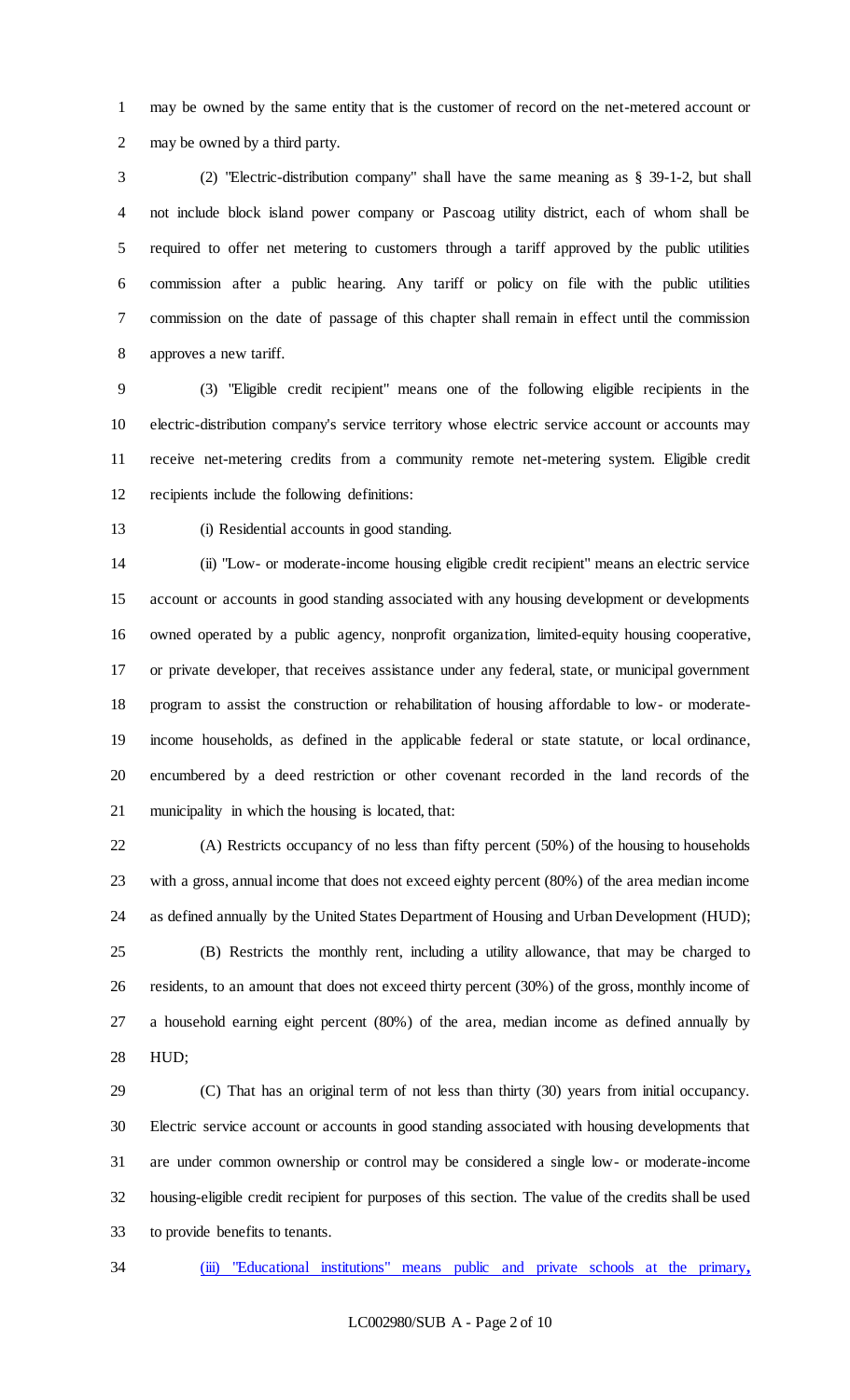#### secondary**,** and post-secondary levels.

 (4) "Eligible net-metering resource" means eligible renewable-energy resource, as defined in § 39-26-5 including biogas created as a result of anaerobic digestion, but, specifically excluding all other listed eligible biomass fuels;

 (5) "Eligible net-metering system" means a facility generating electricity using an eligible net-metering resource that is reasonably designed and sized to annually produce electricity in an amount that is equal to, or less than, the renewable self-generator's usage at the eligible net- metering-system site measured by the three-year (3) average annual consumption of energy over the previous three (3) years at the electric-distribution account(s) located at the eligible net- metering-system site. A projected annual consumption of energy may be used until the actual three-year (3) average annual consumption of energy over the previous three (3) years at the electric-distribution account(s) located at the eligible net-metering-system site becomes available for use in determining eligibility of the generating system. The eligible net-metering system may be owned by the same entity that is the customer of record on the net-metered accounts or may be owned by a third party that is not the customer of record at the eligible net-metering system site 16 and which may offer a third-party, net-metering financing arrangement or public entity, net- metering financing arrangement, as applicable. Notwithstanding any other provisions of this 18 chapter, any eligible net-metering resource: (i) Owned by a public entity, educational institution, hospital, nonprofit**,** or multi-municipal collaborative or (ii) Owned and operated by a renewable- generation developer on behalf of a public entity, educational institution, hospital, nonprofit**,** or 21 multi-municipal collaborative through **public entity** net-metering financing arrangement shall be treated as an eligible net-metering system and all accounts designated by the public entity, educational institution, hospital, nonprofit**,** or multi-municipal collaborative for net metering shall be treated as accounts eligible for net metering within an eligible net-metering-system site.

 (6) "Eligible net-metering-system site" means the site where the eligible net-metering system or community remote net-metering system is located or is part of the same campus or complex of sites contiguous to one another and the site where the eligible net-metering system or community remote-net-metering system is located or a farm in which the eligible net-metering system or community remote-net-metering system is located. Except for an eligible net-metering system owned by or operated on behalf of a public entity, educational institution, hospital, 31 nonprofit, or multi-municipal collaborative through a public entity net-metering financing arrangement, the purpose of this definition is to reasonably assure that energy generated by the eligible net-metering system is consumed by net-metered electric service account(s) that are actually located in the same geographical location as the eligible net-metering system. All energy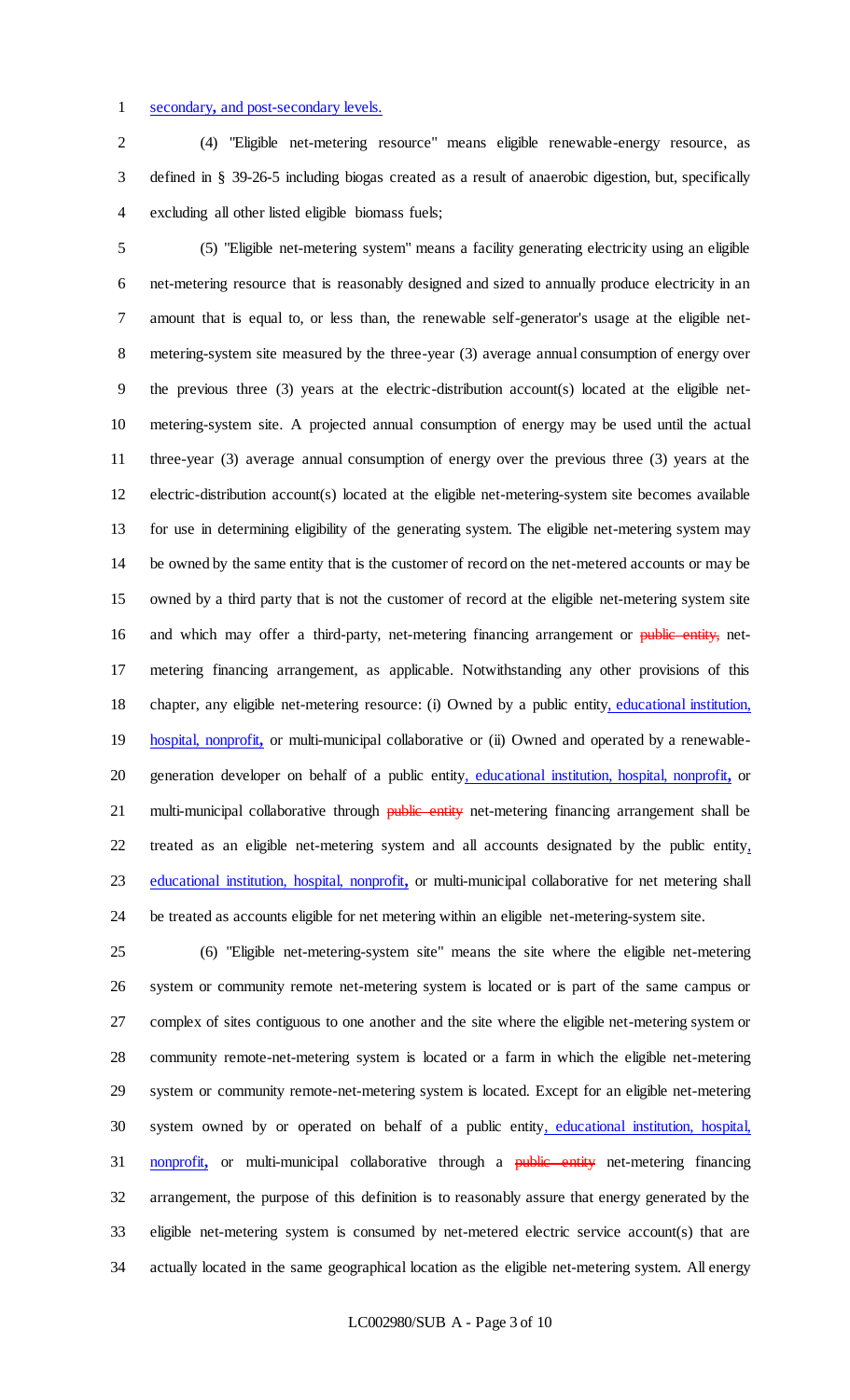generated from any eligible net-metering system is, and will be considered, consumed at the meter where the renewable-energy resource is interconnected for valuation purposes. Except for 3 an eligible net-metering system owned by, or operated on behalf of, a public entity, educational 4 institution, hospital, nonprofit, or multi-municipal collaborative through a public entity net- metering financing arrangement, or except for a community remote-net-metering system, all of the net-metered accounts at the eligible net-metering-system site must be the accounts of the same customer of record and customers are not permitted to enter into agreements or arrangements to change the name on accounts for the purpose of artificially expanding the eligible net-metering- system site to contiguous sites in an attempt to avoid this restriction. However, a property owner may change the nature of the metered service at the accounts at the site to be master metered in the owner's name, or become the customer of record for each of the accounts, provided that the owner becoming the customer of record actually owns the property at which the account is located. As long as the net-metered accounts meet the requirements set forth in this definition, there is no limit on the number of accounts that may be net metered within the eligible net-metering-system site.

 (7) "Excess renewable net-metering credit" means a credit that applies to an eligible net- metering system or community remote-net-metering system for that portion of the production of electrical energy beyond one hundred percent (100%) and no greater than one hundred twenty- five percent (125%) of the renewable self-generator's own consumption at the eligible net- metering-system site or the sum of the usage of the eligible credit recipient accounts associated with the community remote-net-metering system during the applicable billing period. Such excess renewable net-metering credit shall be equal to the electric-distribution company's avoided cost rate, which is hereby declared to be the electric-distribution company's standard offer service kilowatt hour (kWh) charge for the rate class and time-of-use billing period (if applicable) applicable to the customer of record for the eligible net-metering system or applicable to the customer of record for the community remote-net-metering system. The commission shall have the authority to make determinations as to the applicability of this credit to specific generation facilities to the extent there is any uncertainty or disagreement.

 (8) "Farm" shall be defined in accordance with § 44-27-2, except that all buildings associated with the farm shall be eligible for net-metering credits as long as: (i) The buildings are owned by the same entity operating the farm or persons associated with operating the farm; and (ii) The buildings are on the same farmland as the project on either a tract of land contiguous with, or reasonably proximate to, such farmland or across a public way from such farmland.

(9) "Hospital" means and shall be defined and established as set forth in chapter 17 of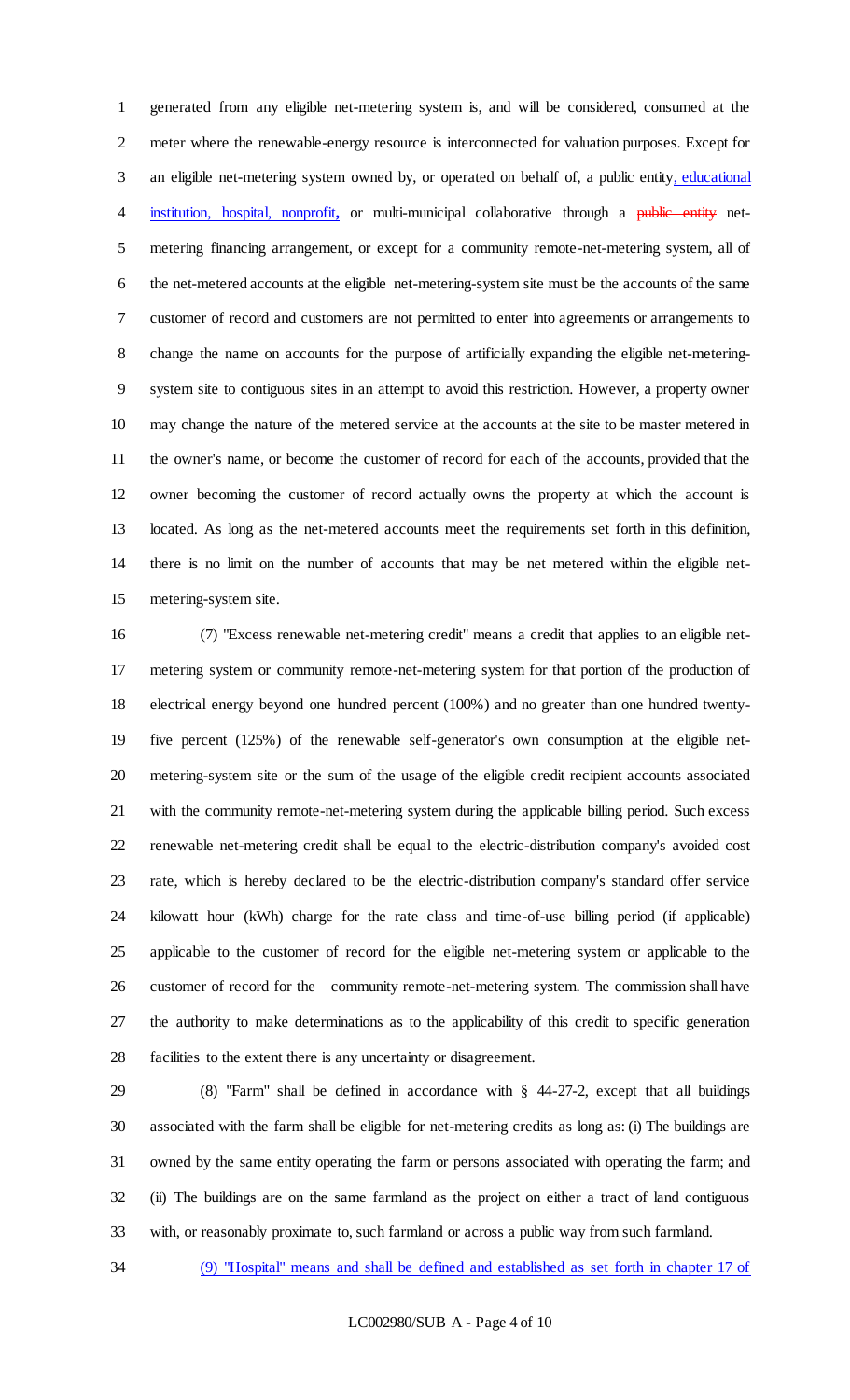title 23.

2  $\left(\frac{9}{10}\right)$  "Multi-municipal collaborative" means a group of towns and/or cities that enter into an agreement for the purpose of co-owning a renewable-generation facility or entering into a 4 financing arrangement pursuant to subdivision  $\left(\frac{16}{18}\right)$ .

 (10)(11) "Municipality" means any Rhode Island town or city, including any agency or instrumentality thereof, with the powers set forth in title 45 of the general laws.

 (11)(12) "Net metering" means using electrical energy generated by an eligible, net- metering system for the purpose of self-supplying electrical energy and power at the eligible net- metering-system site, or with respect to a community remote-net-metering system, for the purpose of generating net-metering credits to be applied to the electric bills of the eligible credit recipients associated with the community net-metering system. The amount so generated will thereby offset consumption at the eligible net-metering system site through the netting process established in this chapter, or with respect to a community remote-net-metering system, the amounts generated in excess of that amount will result in credits being applied to the eligible credit-recipient accounts associated with the community remote-net-metering system.

16  $\left(\frac{12}{13}\right)$  "Net-metering customer" means a customer of the electric-distribution company receiving and being billed for distribution service whose distribution account(s) are being net metered.

 (14) "Nonprofit" means a nonprofit corporation as defined and established through chapter 6 of title 7, and shall include religious organizations that are tax exempt pursuant to 26 **U.S.C.** §501(d).

22 (13)(15) "Person" means an individual, firm, corporation, association, partnership, farm, town or city of the State of Rhode Island, multi-municipal collaborative, or the State of Rhode Island or any department of the state government, governmental agency, or public instrumentality of the state.

 $26 \left( \frac{(14)(16)}{20} \right)$  "Project" means a distinct installation of an eligible net-metering system or a community remote-net-metering system. An installation will be considered distinct if it is installed in a different location, or at a different time, or involves a different type of renewable energy.

30 (15)(17) "Public entity" means the federal government, the state of Rhode Island, municipalities, wastewater treatment facilities, public transit agencies**,** or any water distributing plant or system employed for the distribution of water to the consuming public within this state including the water supply board of the city of Providence.

34 (16)(18) "Public entity net-metering Net-metering financing arrangement" means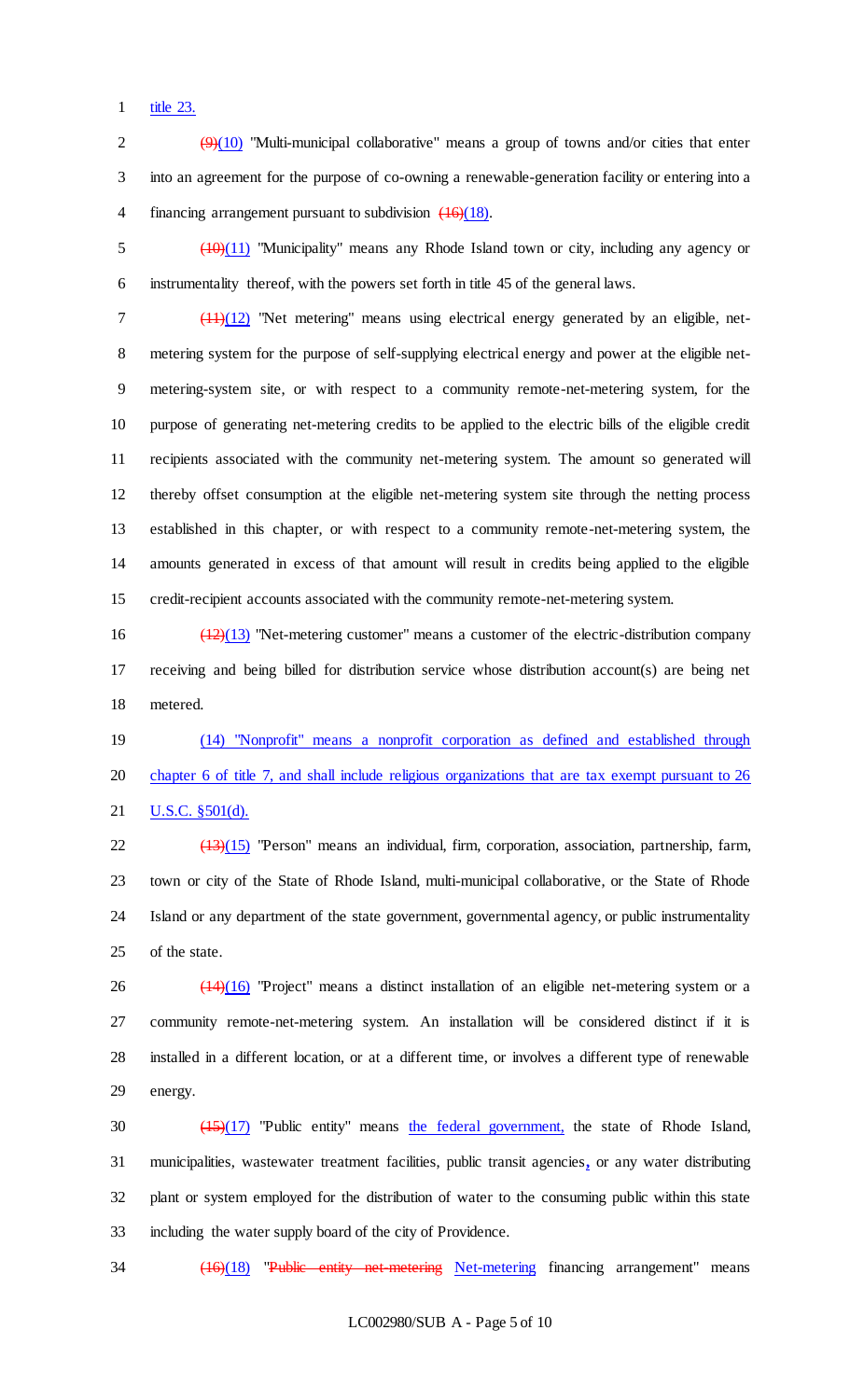arrangements entered into by a public entity, educational institution, hospital, nonprofit or multi- municipal collaborative with a private entity to facilitate the financing and operation of a net- metering resource, in which the private entity owns and operates an eligible net-metering resource on behalf of a public entity, educational institution, hospital, nonprofit or multi-municipal collaborative, where: (i) The eligible net-metering resource is located on property owned or controlled by the public entity, educational institution, hospital or one of the municipalities, as applicable, and (ii) The production from the eligible net-metering resource and primary compensation paid by the public entity, educational institution, hospital, nonprofit or multi- municipal collaborative to the private entity for such production is directly tied to the consumption of electricity occurring at the designated net-metered accounts.

 $\left(\frac{17}{19}\right)$  "Renewable net-metering credit" means a credit that applies to an eligible net- metering system or a community remote-net-metering system up to one hundred percent (100%) of either the renewable self-generator's usage at the eligible net-metering-system site or the sum of the usage of the eligible credit-recipient accounts associated with the community remote net- metering system over the applicable billing period. This credit shall be equal to the total kilowatt hours of electrical energy generated up to the amount consumed on-site, and/or generated up to the sum of the eligible credit-recipient account usage during the billing period multiplied by the sum of the distribution company's:

 (i) Standard offer service kilowatt hour charge for the rate class applicable to the net- metering customer, except that for remote public entity and multi-municipality collaborative net- metering systems that submit an application for an interconnection study on or after July 1, 2017, and community remote-net-metering systems, the standard offer service kilowatt-hour charge shall be net of the renewable energy standard charge or credit;

- (ii) Distribution kilowatt-hour charge;
- (iii) Transmission kilowatt-hour charge; and
- 

(iv) Transition kilowatt-hour charge.

 Notwithstanding the foregoing, except for systems that have requested an interconnection study for which payment has been received by the distribution company, or if an interconnection study is not required, a completed and paid interconnection application, by December 31, 2018, the renewable net-metering credit for all remote public entity and multi-municipal collaborative net-metering systems shall not include the distribution kilowatt hour charge commencing on January 1, 2050.

 (18)(20) "Renewable self-generator" means an electric distribution service customer of record for the eligible net-metering system or community remote-net-metering system at the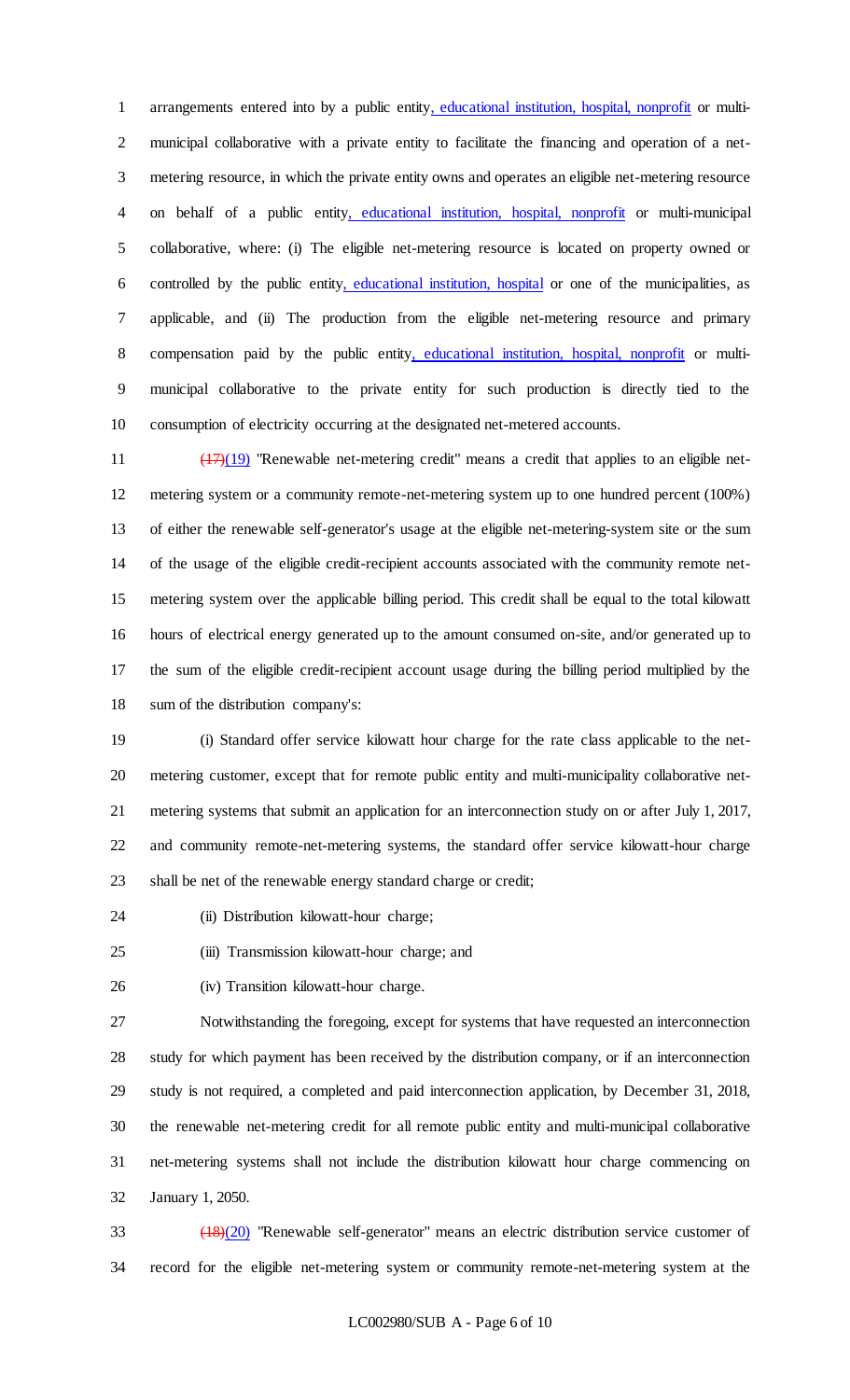eligible net-metering-system site which system is primarily designed to produce electrical energy for consumption by that same customer at its distribution service account(s), and/or, with respect to community remote-net-metering systems, electrical energy which generates net-metering credits to be applied to offset the eligible credit-recipient account usage.

 $\frac{(19)(21)}{20}$  "Third party" means and includes any person or entity, other than the renewable self-generator, who **or that** owns or operates the eligible net-metering system or community remote-net-metering system on the eligible net-metering-system site for the benefit of the renewable self-generator.

 (20)(22) "Third-party, net-metering financing arrangement" means the financing of eligible net-metering systems or community remote-net-metering systems through lease arrangements or power/credit purchase agreements between a third party and renewable self- generator, except for those entities under a public entity net-metering finance arrangement. A third party engaged in providing financing arrangements related to such net-metering systems with a public or private entity is not a public utility as defined in § 39-1-2.

## **39-26.4-3. Net metering.**

 (a) The following policies regarding net metering of electricity from eligible net-metering systems and community remote-net-metering systems and regarding any person that is a renewable self-generator shall apply:

 (1) (i) The maximum, allowable capacity for eligible net-metering systems, based on nameplate capacity, shall be ten megawatts (10 MW), effective sixty (60) days after passage. The aggregate amount of net metering in the Block Island Power Company and the Pascoag Utility District shall not exceed three percent (3%) of peak load for each utility district; and

 (ii) Through December 31, 2018, the maximum, aggregate amount of community remote- net-metering systems built shall be thirty megawatts (30 MW). Any of the unused MW amount after December 31, 2018, shall remain available to community remote-net-metering systems until the MW aggregate amount is interconnected. After December 31, 2018, the commission may expand or modify the aggregate amount after a public hearing upon petition by the office of energy resources. The commission shall determine within six (6) months of such petition being docketed by the commission whether the benefits of the proposed expansion exceed the cost. This 30 aggregate amount shall not apply to any net metering finance arrangement involving public entity 31 facilities, or multi-municipal collaborative facilities, educational institutions, the federal 32 government, hospitals, or nonprofits. By June 30, 2019, the commission shall conduct a study examining the cost to all customers of the inclusion of the distribution charge as a part of the net-metering calculation.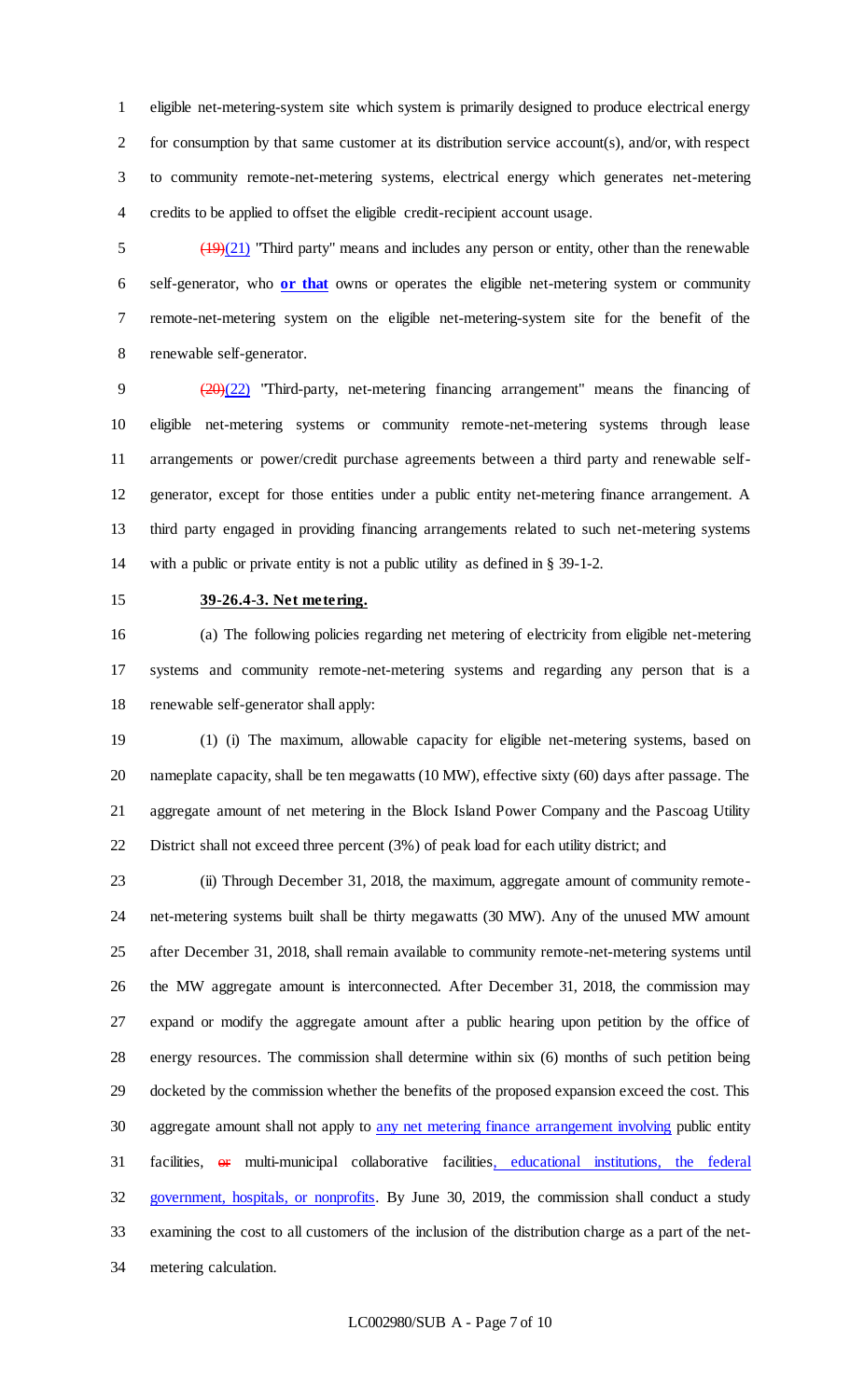(2) For ease of administering net-metered accounts and stabilizing net-metered account bills, the electric-distribution company may elect (but is not required) to estimate for any twelve-month (12) period:

 (i) The production from the eligible net-metering system or community remote-net-metering system; and

 (ii) Aggregate consumption of the net-metered accounts at the eligible net-metering- system site or the sum of the consumption of the eligible credit-recipient accounts associated with the community remote-net-metering system, and establish a monthly billing plan that reflects the expected credits that would be applied to the net-metered accounts over twelve (12) months. The billing plan would be designed to even out monthly billings over twelve (12) months, regardless of actual production and usage. If such election is made by the electric-distribution company, the electric-distribution company would reconcile payments and credits under the billing plan to actual production and consumption at the end of the twelve-month (12) period and apply any credits or charges to the net-metered accounts for any positive or negative difference, as applicable. Should there be a material change in circumstances at the eligible net-metering system site or associated accounts during the twelve-month (12) period, the estimates and credits may be adjusted by the electric-distribution company during the reconciliation period. The electric- distribution company also may elect (but is not required) to issue checks to any net-metering customer in lieu of billing credits or carry-forward credits or charges to the next billing period. For residential-eligible net-metering systems and community-remote-net-metering systems twenty-five kilowatts (25 kw) or smaller, the electric-distribution company, at its option, may administer renewable net-metering credits month to month allowing unused credits to carry forward into the following billing period.

 (3) If the electricity generated by an eligible net-metering system or community remote- net-metering system during a billing period is equal to, or less than, the net-metering customer's usage at the eligible net-metering-system site or the sum of the usage of the eligible credit- recipient accounts associated with the community remote-net-metering system during the billing period, the customer shall receive renewable net-metering credits, that shall be applied to offset the net-metering customer's usage on accounts at the eligible net-metering-system site, or shall be used to credit the eligible credit-recipient's electric account.

 (4) If the electricity generated by an eligible net-metering system or community remote- net-metering system during a billing period is greater than the net-metering customer's usage on accounts at the eligible net-metering-system site or the sum of the usage of the eligible credit-recipient accounts associated with the community remote-net-metering system during the billing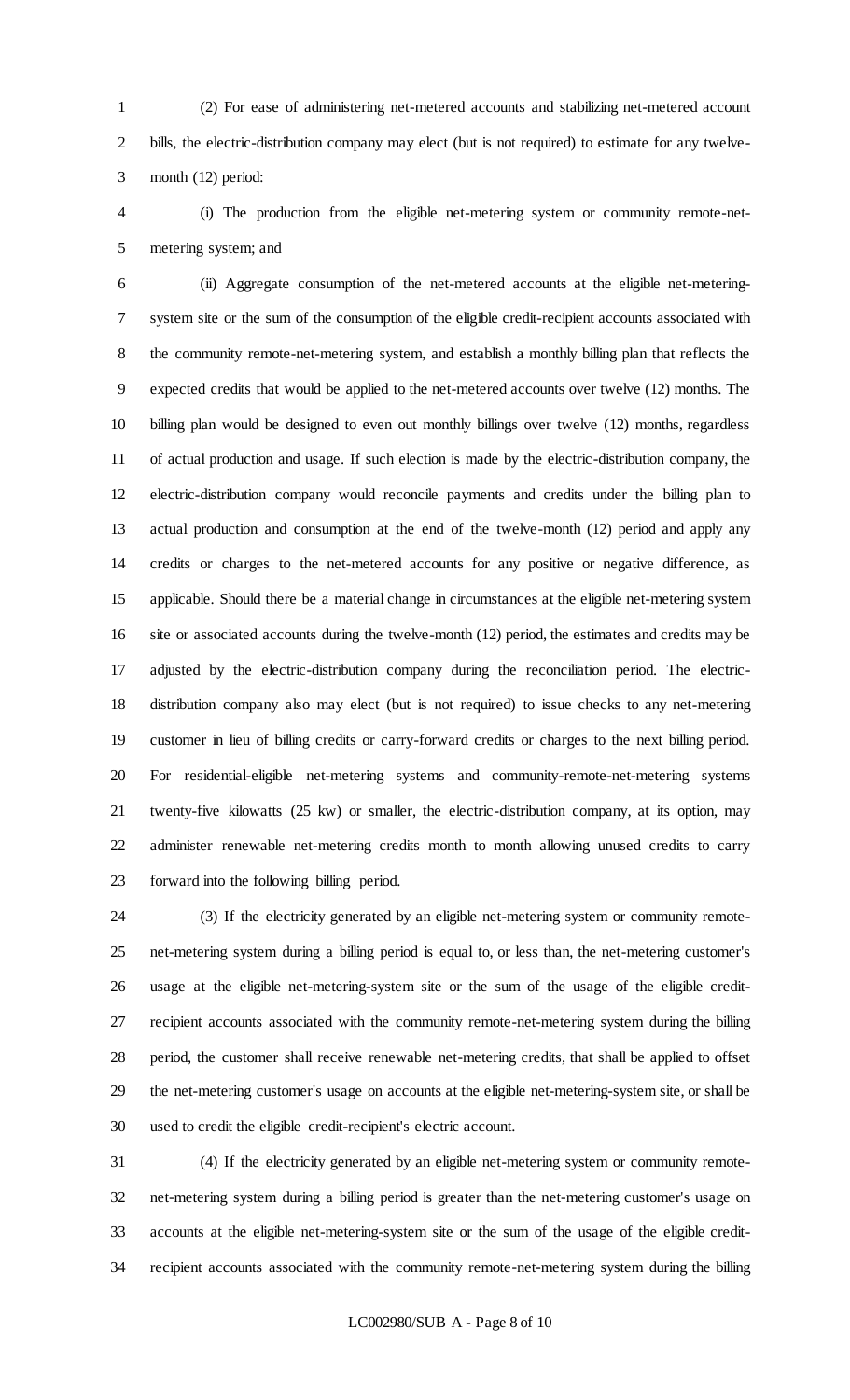period, the customer shall be paid by excess renewable net-metering credits for the excess electricity generated up to an additional twenty-five percent (25%) beyond the net-metering customer's usage at the eligible net-metering-system site, or the sum of the usage of the eligible credit-recipient accounts associated with the community remote net-metering system during the billing period; unless the electric-distribution company and net-metering customer have agreed to a billing plan pursuant to subdivision (2).

 (5) The rates applicable to any net-metered account shall be the same as those that apply to the rate classification that would be applicable to such account in the absence of net-metering, including customer and demand charges, and no other charges may be imposed to offset net-metering credits.

 (b) The commission shall exempt electric-distribution company customer accounts associated with an eligible, net-metering system from back-up or standby rates commensurate with the size of the eligible net-metering system, provided that any revenue shortfall caused by any such exemption shall be fully recovered by the electric-distribution company through rates.

 (c) Any prudent and reasonable costs incurred by the electric-distribution company pursuant to achieving compliance with subsection (a) and the annual amount of any renewable net-metering credits or excess, renewable net-metering credits provided to accounts associated with eligible net-metering systems or community remote-net-metering systems, shall be aggregated by the distribution company and billed to all distribution customers on an annual basis through a uniform, per-kilowatt-hour (kwh) surcharge embedded in the distribution component of the rates reflected on customer bills.

 (d) The billing process set out in this section shall be applicable to electric-distribution companies thirty (30) days after the enactment of this chapter.

SECTION 2. This act shall take effect upon passage.

======== LC002980/SUB A ========